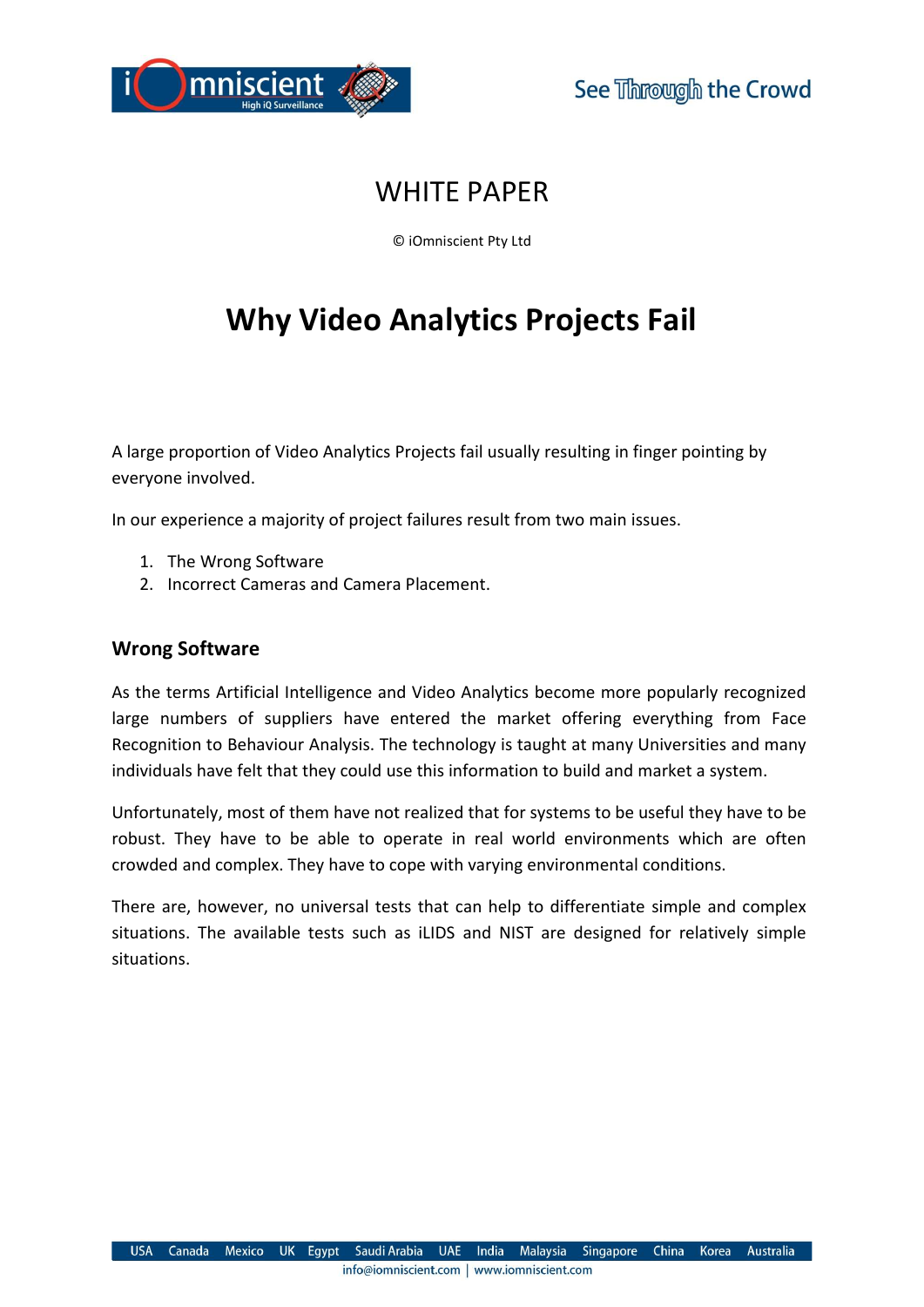A major airport released a tender for detecting abandoned objects. Many people bid and there was a significant price difference between the suppliers. They purchased the least expensive system and the system just could not detect abandoned objects. On complaining to the supplier they were asked to do a test – empty the area, leave a bag and the system would detect it.

The airport complained that this was not a realistic scenario as airports are invariably crowded and one needs to detect the abandoned bag in a crowd. However, they found that the supplier had legally met their requirements because the airport had not specifically asked for the detection to be performed in a crowd.

If in its requirements the airport had said that the system needed to "detect bags in a crowd even when the bag is obscured for significant periods of time" then they would have eliminated all the shoddy suppliers and got a system that would have actually addressed their problem.

There are a couple of things that users can do namely:

- Ensure that the system is explicitly armed with an artificial intelligence based NAMS system (Nuisance Alarm Minimization System) for minimizing false alarms.
- Check and get evidence that the system can work in real life crowded environments.

## Incorrect Cameras and Camera Placement

Even if the user has selected the most appropriate video analytics system there is a risk that the project may not be successful if the correct implementation process is not followed

The process to be followed for a successful implementation is:

- 1. Define the objective for having a camera in a particular location.
- 2. Choose the analytics to meet that objective.
- 3. Select the appropriate camera to meet the needs of the analytics.
- 4. Design the hardware and network infrastructure to run the system
- 5. Implement

Many users start at step 3. They get to Step 5 and then attempt to retrofit Steps 1 and 2.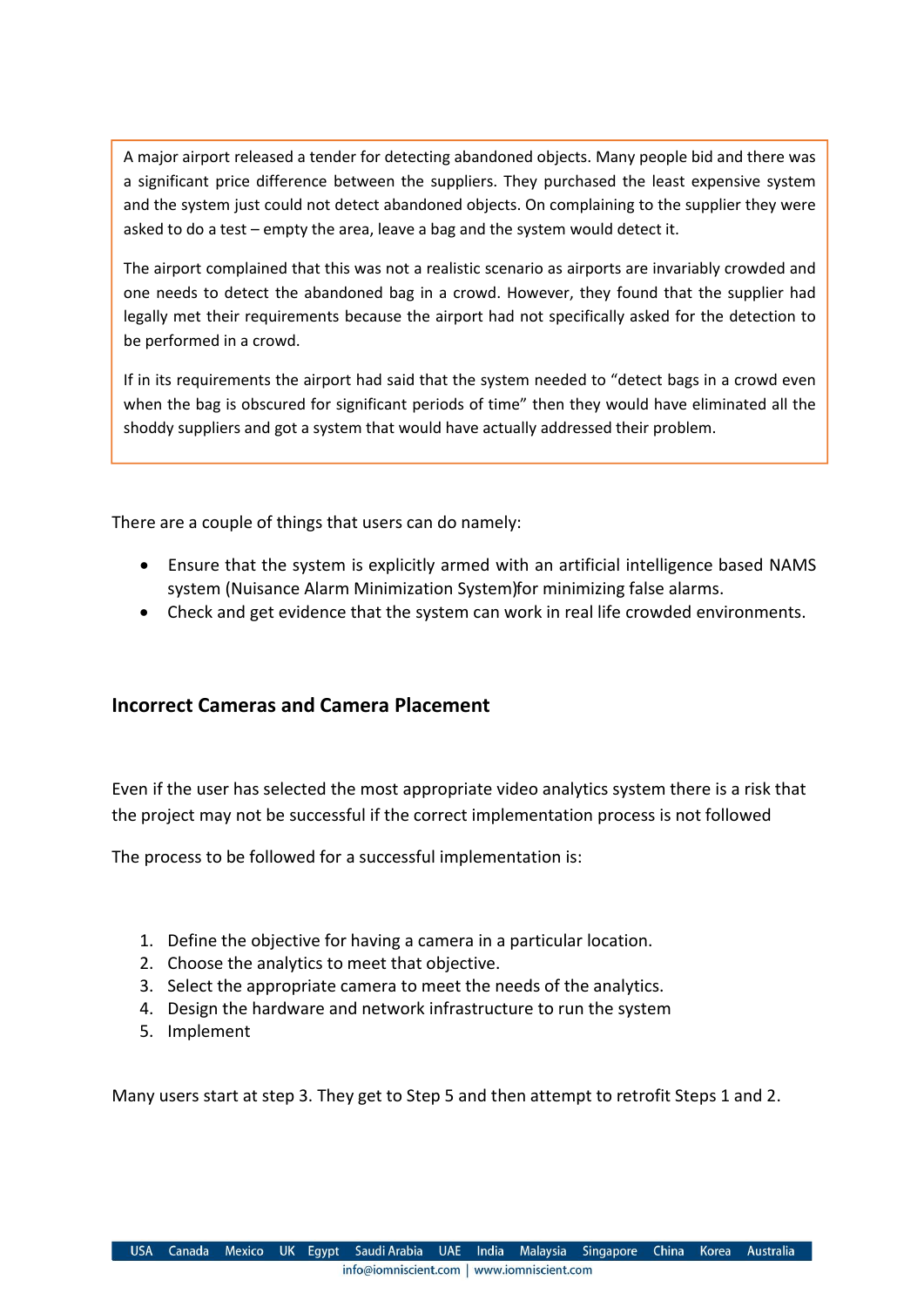This is a risky strategy for the customer. He could very well end up purchasing the wrong cameras and placing them incorrectly making it impossible to do video analytics.

It is strongly recommended that the first step has to be to determine the objective of each camera and to then determine the analytics required to meet those objectives. And only once this has been decided should the decision be taken on cameras to use and where to place them.

#### WRONG CAMERA

A large user in an Asian country installed 450 cameras. They were all very good cameras but they just were not the right cameras for the tasks they wished to perform later. To implement a system that would work for them they had to rip them out and start again.

What was wrong?

- 1. They wanted to do Face Recognition on some cameras at a distance of 20 to 30m. The cameras had a resolution of 2 megapixels and they had a 2.8 to 12mm lens. The resolution was satisfactory but to do recognition at 20m they needed a 22 to 50mm lens.
- 2. On the road outside they wished to recognize the plates of vehicles that passed by at speed. They used 4xCIF (approximately 0.4 megapixel) cameras for this and these would have worked well at ground level where the vehicle was a couple of meters away. Because of the shape of the building they had to place the cameras at a significant height and at that height the numbers on the plate were too small to read. Also because of the height the view of the plate was too angled for a good view. They had to replace the cameras with a higher resolution camera with a less angled view.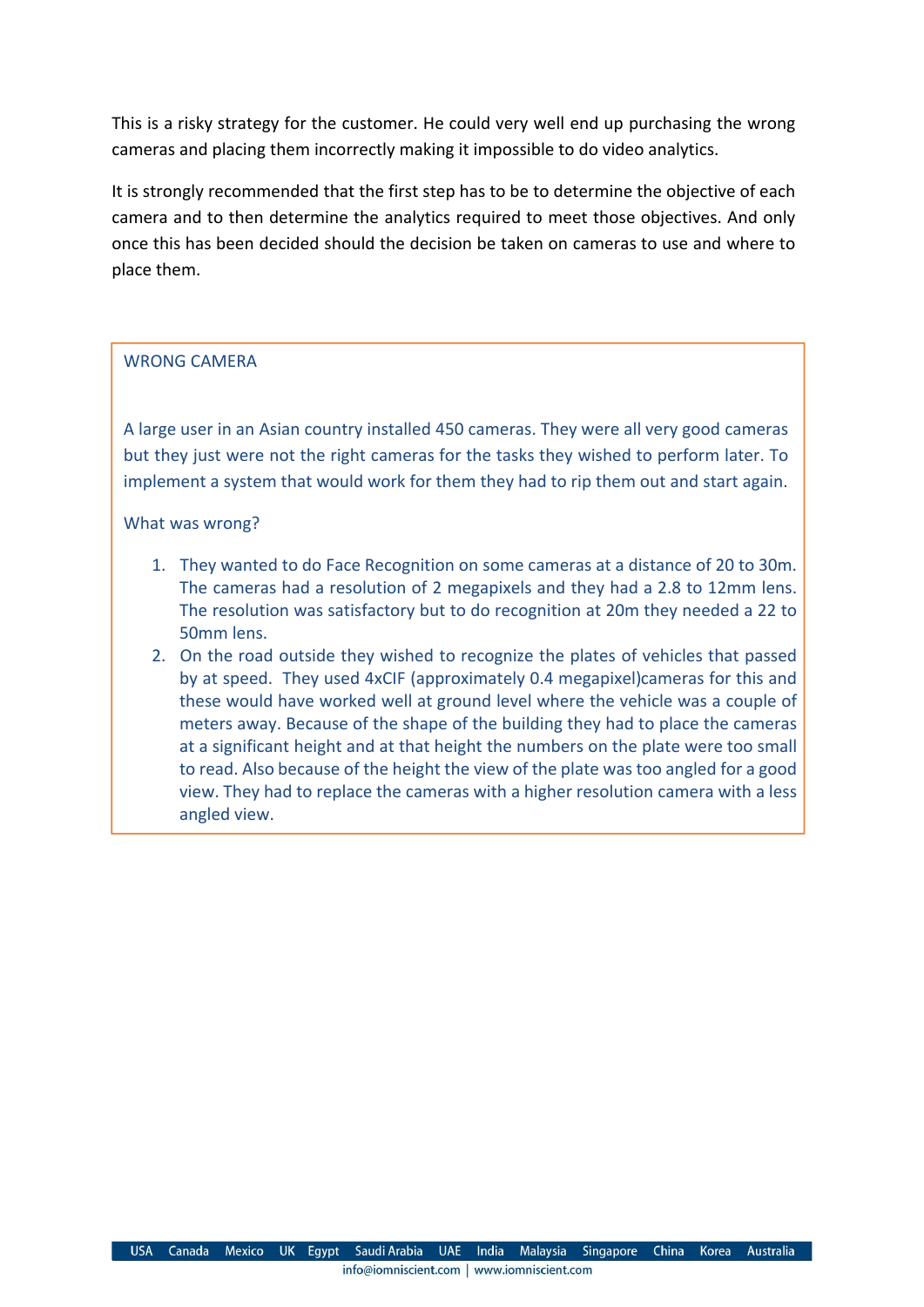WRONG PLACEMENT

A major retail organization in the USA wanted to detect water spills on their floor. They asked for advice on the cameras and selected cameras that were optimal for the task. However the system did not work well until they placed the cameras correctly.

- 1. Several of the cameras faced a set of glass doors and at times of the day the glare was such that they were blinded.
- 2. They wished to detect water spills on their marble floors. The area received a lot of external light which generated reflections on the marble that looked like water. A different placement of cameras helped resolve that.

#### SOME FREQUENTLY ASKED QUESTIONS

#### But what about existing sites which have existing cameras?

The cameras are the eyes. The analytics system is the brain. If the eyes cannot see clearly the brain can do little. In such situations it becomes imperative to do an analysis on the existing cameras and determine what the objective of having them there was. This must then be followed by the remaining 4 steps in order.

#### This is intuitive. Why would users not follow such a process?

Users are often under sales pressure from camera suppliers, network suppliers, computer hardware suppliers and others to purchase their equipment first. They may emphasize the great features that their products have. However, while these features may be great they may not necessarily appropriate for the analytics that need to be performed.